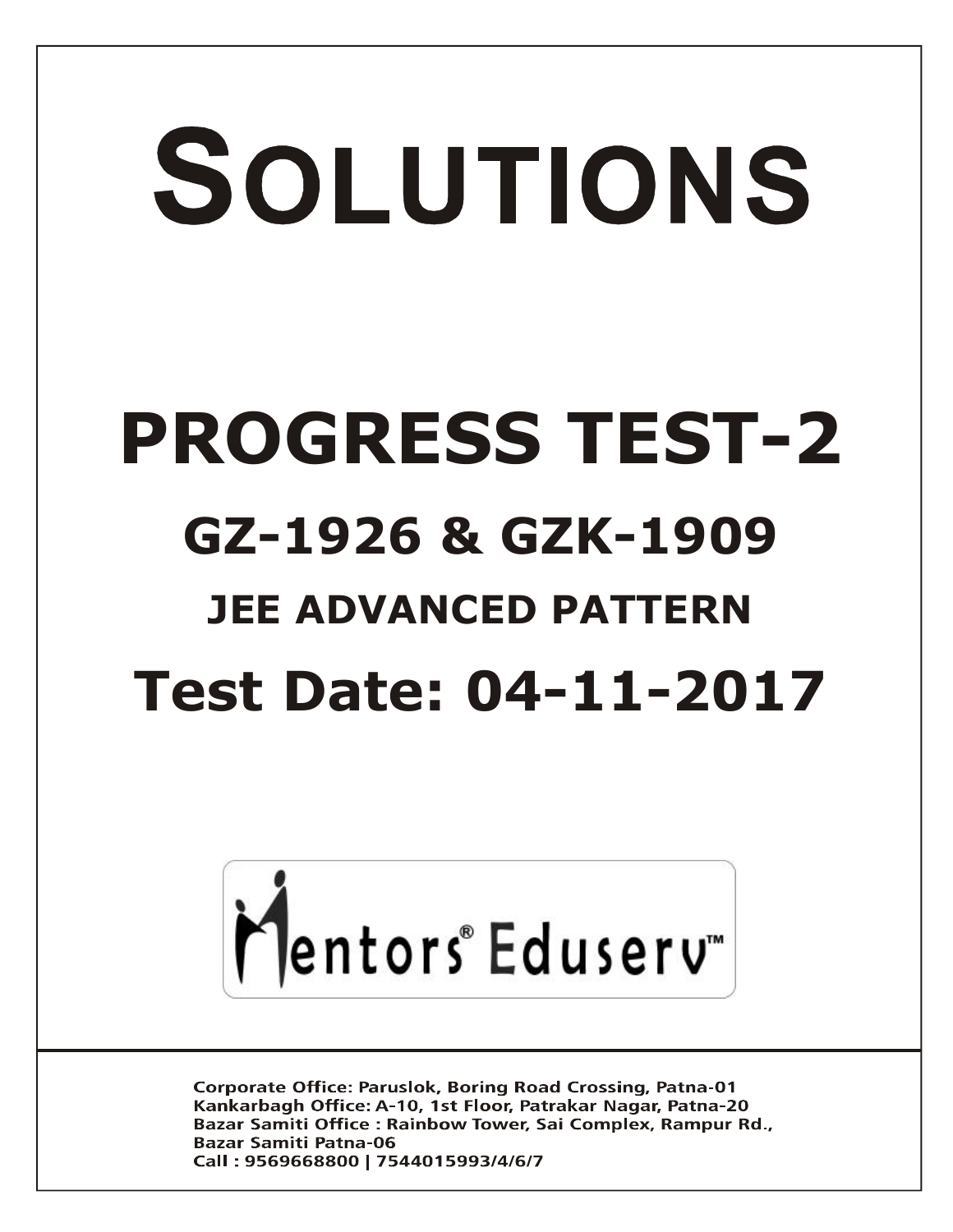**1. (B)**  $\tan \theta = 1.5 \times 10^{22} = \frac{\text{No. of atom}}{1.5 \times 10^{22}}$  $\theta$  = 1.5  $\times$  10<sup>22</sup> =  $\frac{1}{2}$  $\frac{N_A}{1.1}$  = 1.5 × 10<sup>22</sup>

at.wt.  
At.wt. = 
$$
\frac{6.023 \times 10^{23}}{1.5 \times 10^{22}}
$$

$$
= 4 \times 10 = 40
$$

 $=1.5\times1$ 

$$
2. (B)
$$

 $W_{A\ell F_3} = 4.2g$ 

mole of  $A\ell F_3 = \frac{4.2}{94} = 0.05$  mole 84  $\ell F_3 = \frac{1.2}{24} = 0$ 

 $=$  1.5 mole  $F^-$ 

#### **3. (A)**

22.4L of gas at STP  $\equiv 6.02 \times 10^{23}$ 

22400 mL $\,$  of gas at STP  $\equiv 6.023\times 10^{23}$ 

1mL of gas at STP =  $\frac{6.023 \times 10^{23}}{0.00100}$ 22400  $\frac{\times 10^{23}}{100}$  = 2.7 × 10<sup>19</sup>

wt

### **4. (B)**

Mole = 
$$
\frac{448}{22400} = \frac{2}{3a}
$$
  
\na = 
$$
\frac{2 \times 22400}{3 \times 448}
$$
amu  
\n= 33.33 amu  
\n= 33.33 × 1.66 × 10<sup>-24</sup> g  
\n(D)

$$
5. (
$$

$$
\frac{N_{(\alpha,60^\circ)}}{N_{(\alpha,90^\circ)}} = \frac{\text{Sin}^4\left(\frac{90^\circ}{2}\right)}{\text{Sin}^4\left(\frac{60^\circ}{2}\right)} \Rightarrow \frac{12}{N_{(\alpha,90^\circ)}} = \frac{\left(\frac{1}{\sqrt{2}}\right)^4}{\left(\frac{1}{2}\right)^4} = 4
$$
  

$$
\therefore N_{(\alpha,90^\circ)} = 3
$$

Mentors Eduserv

[ **2** ] **PT-II (ADV) GZ-1926 & GZK-1909\_04.11.2017**

## **CHEMISTRY**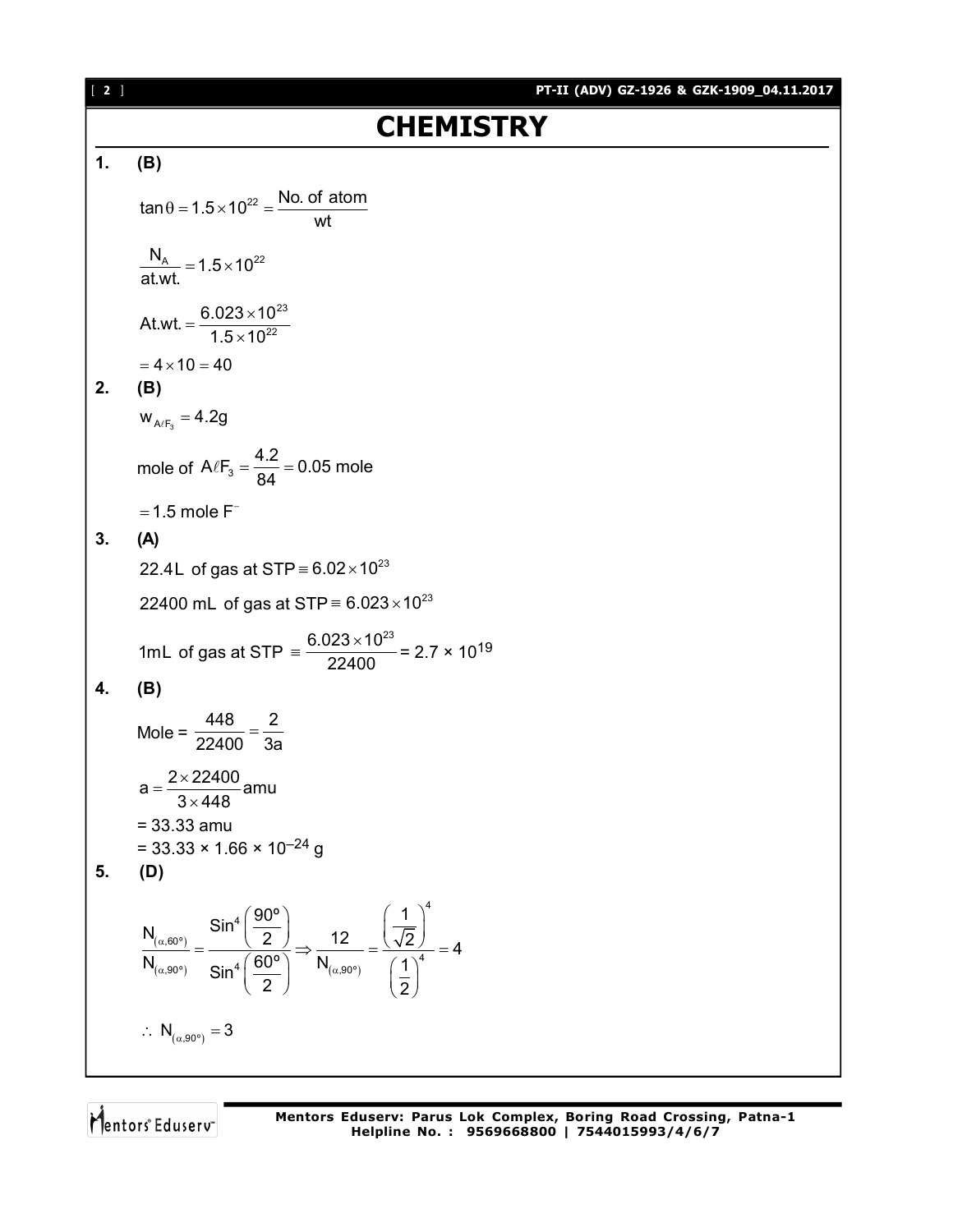#### **PT-II (ADV) GZ-1926 & GZK-1909\_04.11.2017** [ **3** ]

6. **(B)**  
\nE<sub>p</sub> = E×3<sup>2</sup> + 
$$
\frac{1}{2}
$$
mv<sup>2</sup>  
\n∴ V =  $\sqrt{\frac{2(E_p - 9E)}{m}}$   
\n7. **(B)**  
\nStopping potential = 0.5 ev ⇒ K.E.=0.5 ev  
\nE<sub>photon</sub> =  $\frac{hc}{λ}$  =  $\frac{1240}{265}$  = 4.68 ev  
\n∴ Work function = 4.68-0.5 = 4.18 ev  
\n8. **(D)**  
\nE =  $\frac{nhc}{λ}$   
\nor, 40×60× $\frac{50}{100}$  ×  $\frac{1}{1.6 \times 10^{-19}}$  =  $\frac{n \times 12400}{6200}$   
\n∴ n = 3.75×10<sup>21</sup>  
\n9. **(A), (B), (C), (D)**  
\nMolarity = 2M ×  $\frac{n_{\text{solution}}}{V_{\text{solution}}}$  = 2 mole  
\n $V_{\text{solution}} = 120$  g/mL  
\n $V_{\text{solution}} = 1200$  g  
\nW<sub>solute</sub> = 2 × 60 g  
\nW<sub>solvent</sub> = 1080 g  
\nMolality =  $\frac{2}{1080}$  × 1000m  
\nXsolute =  $\frac{2}{2 + \frac{1080}{18}}$   
\n%  $\frac{w}{v} = \frac{120}{1200}$  × 100 = 10%  
\n%  $\frac{w}{v} = \frac{120}{1000}$  × 100 = 12%

**Mentors Eduserv: Parus Lok Complex, Boring Road Crossing, Patna-1 Helpline No. : 9569668800 | 7544015993/4/6/7**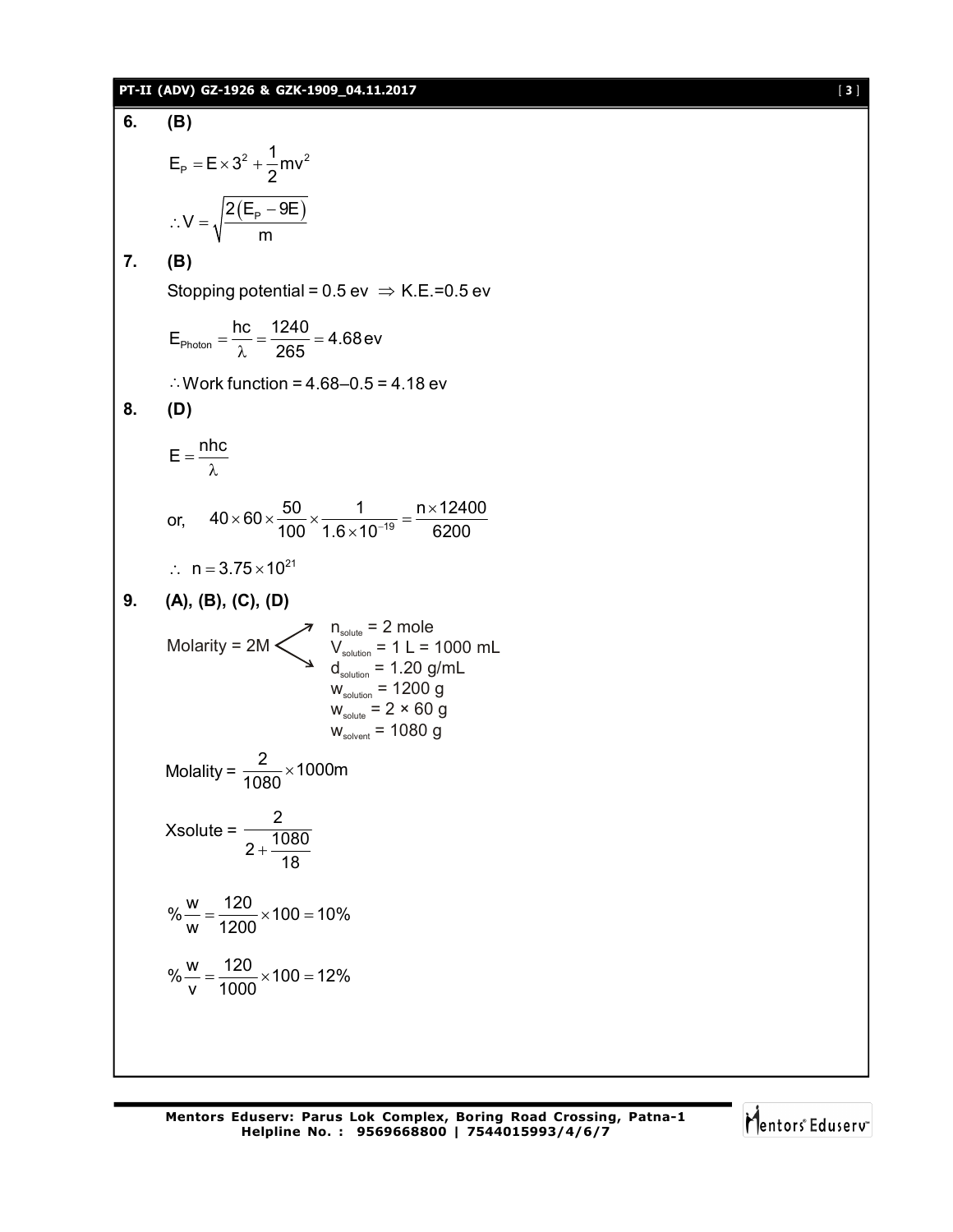| $[4]$ |                                                                                                                                 | PT-II (ADV) GZ-1926 & GZK-1909_04.11.2017 |
|-------|---------------------------------------------------------------------------------------------------------------------------------|-------------------------------------------|
| 10.   | (B), (C), (D)                                                                                                                   |                                           |
|       | $M_{\text{R}} = \frac{11.2 \times 100 + \frac{22.4}{11.2} \times 200 + \frac{33.6}{11.2} \times 200}{1000} = \frac{1100}{1000}$ |                                           |
|       | $= 1.1 M = 1.1 mol/L = 1.1 \times 34 g/L$                                                                                       |                                           |
|       | $VS = 1.1 \times 11.2 = 12.32$ V                                                                                                |                                           |
| 11.   | (B,D)                                                                                                                           |                                           |
|       | $v = \frac{c}{\lambda} = \frac{3 \times 10^8}{600 \times 10^{-9}} = 5 \times 10^{14} \text{ sec}^{-1}$                          |                                           |
|       | Energy of photon = $\frac{12400}{6000}$ = 2.07 ev                                                                               |                                           |
|       | Wave number = $\frac{1}{\lambda} = \frac{1}{600 \times 10^{-9}} = 1.67 \times 10^{6} \text{ m}^{-1}$                            |                                           |
| 12.   | (A,B,C,D)                                                                                                                       |                                           |
|       | $\frac{hc}{\lambda} = \phi + kE_{max}$                                                                                          |                                           |
|       | or, $\frac{1240}{280}$ = 2.5 + kE <sub>max</sub>                                                                                |                                           |
|       | $\therefore$ kE <sub>max</sub> = 1.93 ev                                                                                        |                                           |
|       | and stopping potential = 1.93 volts                                                                                             |                                           |
| 13.   | (1)                                                                                                                             |                                           |
|       | $x_{\text{NaOH}} = .01$ ; $n_{\text{NaOH}} = 1$ mole : $w_{\text{NaOH}} = 40$ g                                                 |                                           |
|       | $d_{\text{solution}} = 1.4 g/mL$ ; $w_{\text{solution}} = 202 g$                                                                |                                           |
|       | $v_{\text{solution}} = \frac{202}{1.4} \text{mL}$                                                                               |                                           |
|       | Molarity = $\frac{1}{\frac{202}{14}} \times 1000 = 6.93M$                                                                       | or $\frac{6.43}{6.93} = 1$                |
| 14.   | (4)                                                                                                                             |                                           |
|       | Molarity = $xM$ and molality = $xm$                                                                                             |                                           |
|       |                                                                                                                                 |                                           |
|       |                                                                                                                                 |                                           |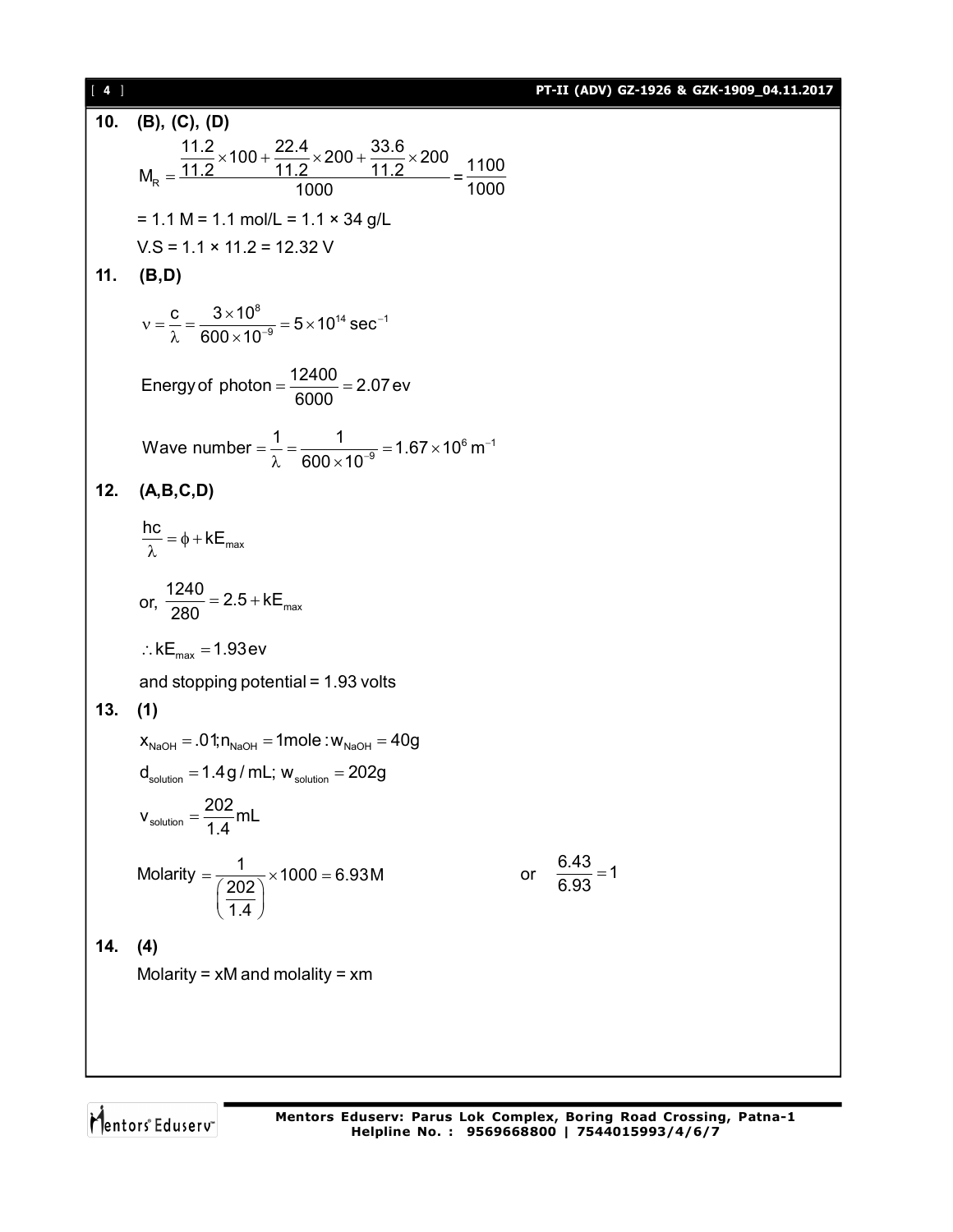#### **PT-II (ADV) GZ-1926 & GZK-1909\_04.11.2017** [ **5** ]

Molarity =  $xM$  $n_{\text{area}} = x$  mole  $\mathbf{v}_{\text{solution}}$  =1000 mL  $d_{\text{solution}} = d g/mL$  $w_{\text{solution}} = 1000 \text{ dg}$  $W_{\text{unea}} = 60 \times$  $W_{\text{solvent}} = (1000 - 60x)g$ : Molality  $\frac{x}{1000} \times 1000 = x$ m  $(1000d - 60x)$  $=\frac{R}{(1000 + 0.00 + 0.00)} \times 1000 =$  $\overline{a}$ If  $x = 1$ , 1000 = 1000 d – 60  $d = \frac{1060}{1000} = 1.06$  g / mL  $=\frac{1060}{1060}$  = 1.06 g / mL or,  $\frac{1.06}{6.265}$  = 4 6.265  $=$ **15. (4)**  $3 \times 10^{13}$   $3 \times 20^{12}$ <br>xmL,0.8M  $50$ mL,0.2M AlCl $_3$  + CaCl  $[d-]=\frac{3\times0.8\times x+2\times0.2\times50}{50}=0.6$  $50 + x$  $[-] = \frac{3 \times 0.8 \times x + 2 \times 0.2 \times 50}{50} = 0$  $^{+}$  $2.4x + 20 = 30 + 0.6x$  $1.8 x = 10$  ;  $x = 5.56$  $\frac{5.56}{1.38}$  = 4 1.39  $=$ **16. (2)** HCF of charges =  $2 \times 10^{-18} = X \times 10^{-18}$  $\therefore$  X = 2 **17. (4)**  $E = \frac{nhc}{\lambda}$ λ or,  $_{17}$  \_ n $\times$ 6.63 $\times$ 10 $^{-34}$   $\times$ 3 $\times$ 10 $^{8}$  $10^{-17} = \frac{n \times 6.63 \times 10^{-34} \times 3 \times 10}{550 \times 10^{-9}}$  $550\times 10$  $_{-17}$  \_ n  $\times$  6.63 $\times$  10<sup>-</sup> ÷  $=\frac{n\times 6.63\times 10^{-34}\times 3\times 1}{550\times 10^{-9}}$  $\times$  $\therefore$  n  $\approx$  28 Ans  $=\frac{28}{7}$  = 4 7  $\therefore$  Ans  $=\frac{28}{7}=4$ 

**18. (5)** In 100 gm of dried sample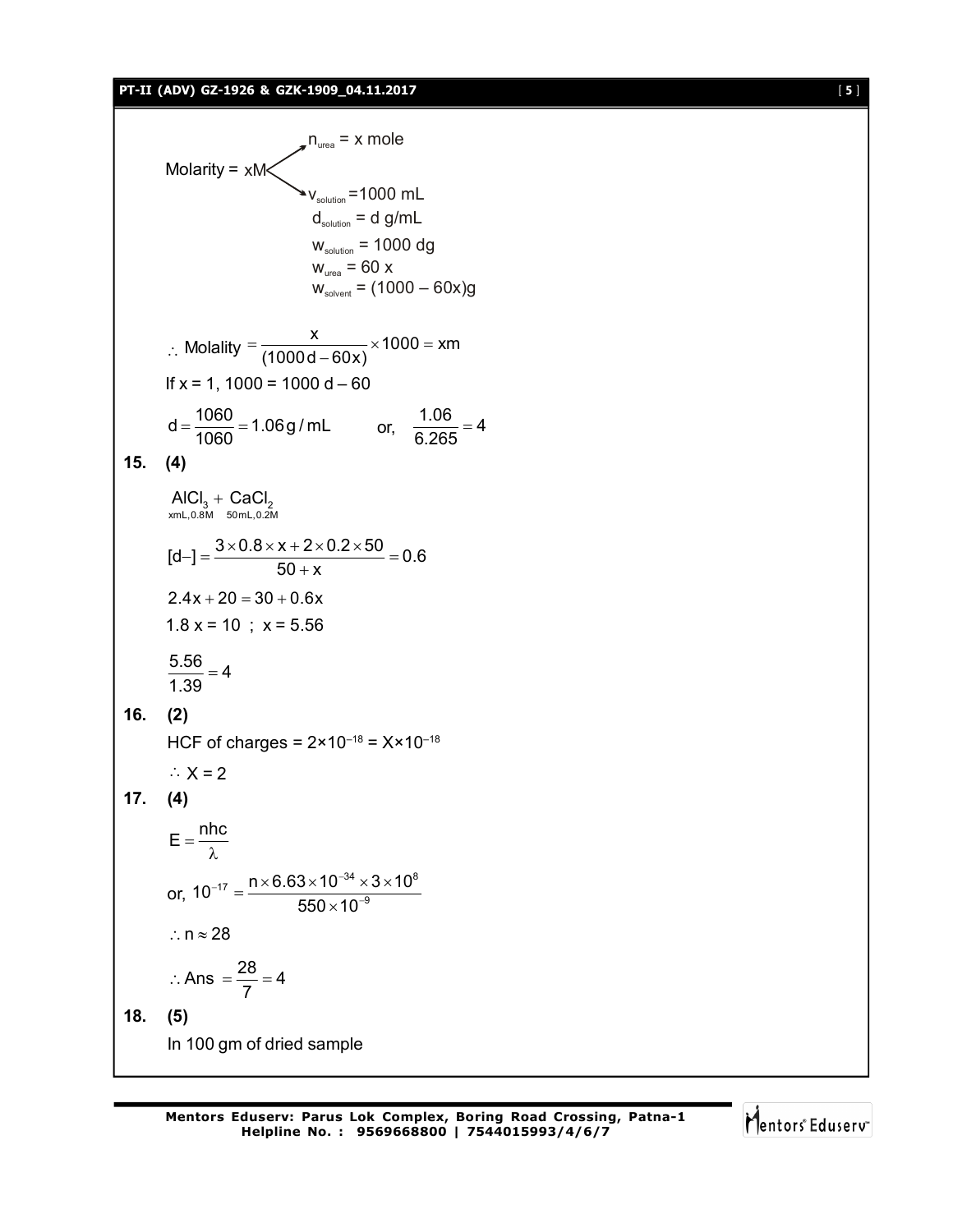$\Rightarrow$  10gm H<sub>2</sub>O, 50 gm silica and (100-50-10)=40 gm non volatile impurity If W gm of original sample contained 50 gm silica and 40 gm non volatile impurities then  $W = 0.28 W + 40 + 50$  $\therefore$  W = 125 gm % of Silica =  $\frac{50}{105} \times 100 = 40 = 8 \text{ X}$ 125 ∴ % of Silica =  $\frac{90}{105}$  × 100 = 40 = 8  $\therefore$  X = 5 **19. (A) – (Q), (T); (B) – (Q), (S); (C) – (P), (T); (D) – (R), (S) 20. (A) – (Q), (T); (B) – (R); (C) – (S); (D) – (P) PHYSICS 21.** In condition (i),  $20g - T = 20a$ ,  $N = 20a$  $T - N = 40a$   $\Rightarrow$  $a = \frac{20g}{20} = \frac{g}{4}$ 80 4  $=\frac{208}{100}=$ Net acceleration =  $a_1 = a\sqrt{2}$ ,  $\overline{2}a = \frac{\sqrt{2} g}{4} = \frac{g}{2}$ 4  $2\sqrt{2}$  $=\frac{1}{2}$  = -In condition (ii)  $20g - T = 20a$ ,  $T = 40a$ ,  $a = \frac{g}{2}$  $=\frac{9}{3}$ ,  $a_2 = \frac{9}{3}$ 3  $=$ 1 2  $a_1$  g/2 $\sqrt{2}$  3  $a_2$  g/3 2 $\sqrt{2}$  $=\frac{9.542}{9.542}=-$  **(A) 22. (D)**  $a^2 + b^2 - 2ab\cos\theta = 25$  .....(i)  $a^2 + 9b^2 - 6ab\cos\theta = 25$  .....(ii) and  $a^2 + 4b^2 - 4ab\cos\theta = 16$  ....(iii)  $(i) \times 3 - (ii)$  $2a^2 - 6b^2 = 50$  .....(iv)  $(i) \times 2 - (iii)$  $a^2 - 2b^2 = 34$  .....(v)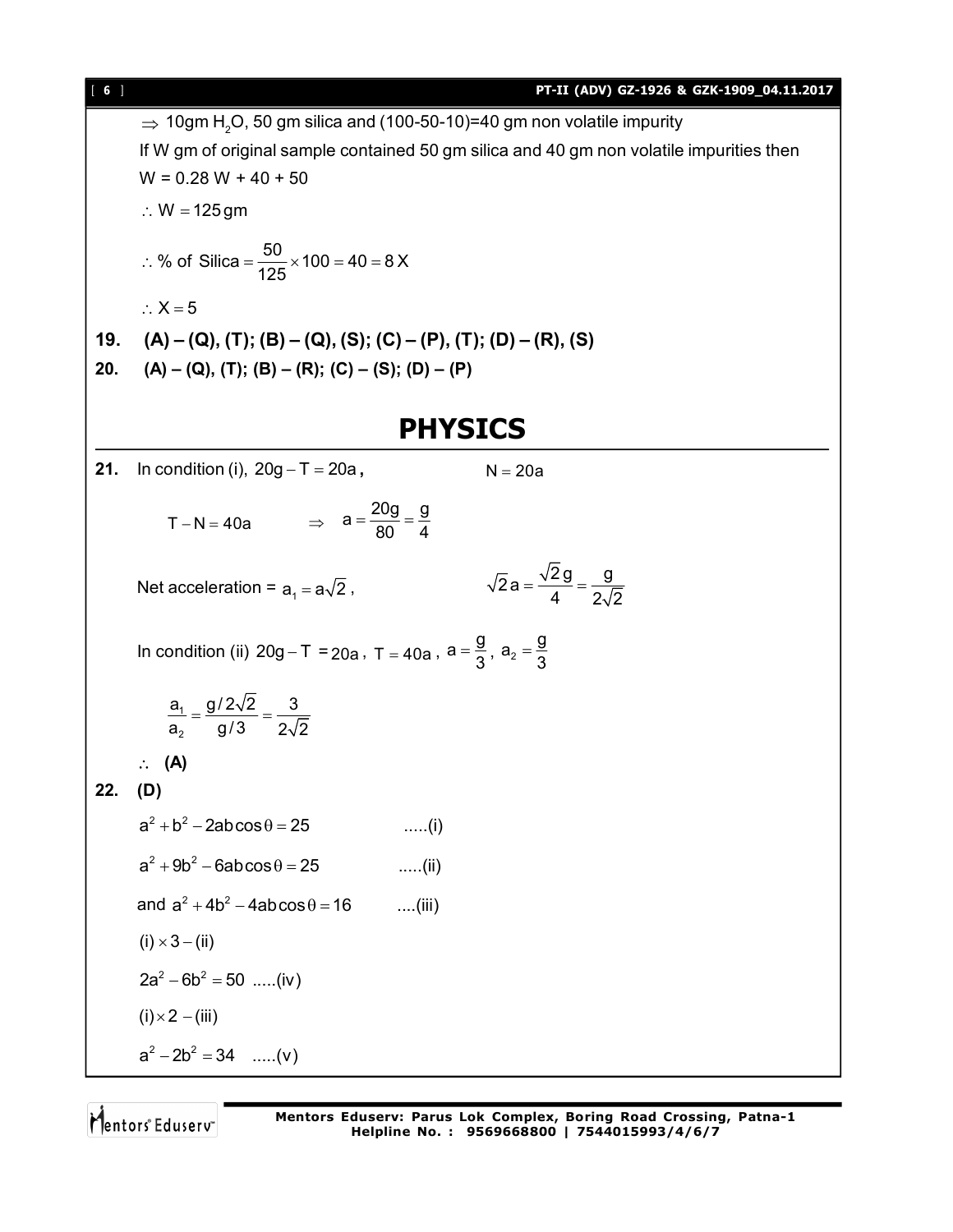#### **PT-II (ADV) GZ-1926 & GZK-1909\_04.11.2017** [ **7** ]

 $(iv) - 2 \times (v)$  $-2b^2 = -18$  $\Rightarrow$   $b^2 = 9 \Rightarrow b = 3$ Putting the value of  $b^2$  is (v)  $a^2 = 52 \Rightarrow a = 2\sqrt{13}$ Now, put the value of a and b in equation (i)  $52 + 9 - 2 \times 2\sqrt{13} \cdot 3\cos\theta = 25$  $\Rightarrow$  36 = 12 $\sqrt{13}$  cos  $\theta$  $\cos \theta = \frac{3}{\sqrt{2}} \Rightarrow \tan \theta = \frac{2}{2}$  $13 \t3 \t3$ ⇒  $\cos \theta = \frac{3}{\sqrt{13}}$  ⇒  $\tan \theta = \frac{2}{3}$  ⇒  $\Rightarrow \theta = \tan^{-1} \frac{2}{3}$ tan 3  $\Rightarrow$   $\theta$  = tan<sup>-</sup> **23.** At equilibrium, let tension in each spring be *T*. Then  $2T\cos 60^\circ = Mg$  $T = Mg$ When right spring breaks, the net force on the block is *T*.  $\mathcal{L}_{\bullet}$  $a = \frac{T}{M} = 10$  $=\frac{1}{M}$  = 10 m/s<sup>2</sup> **(A) 24. (A)** Let the unit vector is  $x\hat{i} + y\hat{j} + z\hat{k}$ From question  $_{\circ}$   $(1 + 1) \cdot (X1 + Y1 + 2K)$ 2  $\sqrt{2}$   $\sqrt{2}$   $\sqrt{2}$   $\sqrt{2}$  $\hat{i} + \hat{j}$ ) $\cdot (x\hat{i} + y\hat{j} + 2\hat{k})$ cos45  $1^2 + 1^2 \cdot \sqrt{x^2 + y^2 + z^2}$  $+j$ ) $\cdot$ (xi + yj + 2  $=$  $\frac{(31-4j)\cdot(x^2+y+2k)}{x^2+y^2+z^2}$  and  $\cos 60^\circ = \frac{(31-4j)\cdot(x^2+y+2k)}{\sqrt{3^2+4^2}\cdot\sqrt{x^2+y^2+z^2}}$ 2  $\sqrt{2}$   $\sqrt{2}$   $\sqrt{2}$   $\sqrt{2}$  $3\hat{i} - 4\hat{j}$   $\cdot$   $(x\hat{i} + y\hat{j} + z\hat{k})$ cos60  $3^2 + 4^2 \cdot \sqrt{x^2 + y^2 + z^2}$ – 4 j ) · ( x i + y j + z  $=$  $+4^{2} \cdot \sqrt{x^{2}+y^{2}+z}$  $\sqrt{x^2 + y^2 + z^2} = 1$  as  $x\hat{i} + y\hat{j} + z\hat{k}$  is a unit vector. so,  $_{\circ}$   $(1 + 1) \cdot (X1 + Y1 + 2K)$ 2  $\sqrt{2}$   $\sqrt{2}$   $\sqrt{2}$   $\sqrt{2}$  $\hat{i} + \hat{j}$ ) $\cdot (x\hat{i} + y\hat{j} + 2\hat{k})$ cos45  $1^2 + 1^2 \cdot \sqrt{x^2 + y^2 + z^2}$  $+j$ ) $\cdot$ (xi + yj + 2  $=$  $\frac{1}{x+1^2} \cdot \sqrt{x^2 + y^2 + z^2} \Rightarrow x + y = 1$  ...... (i)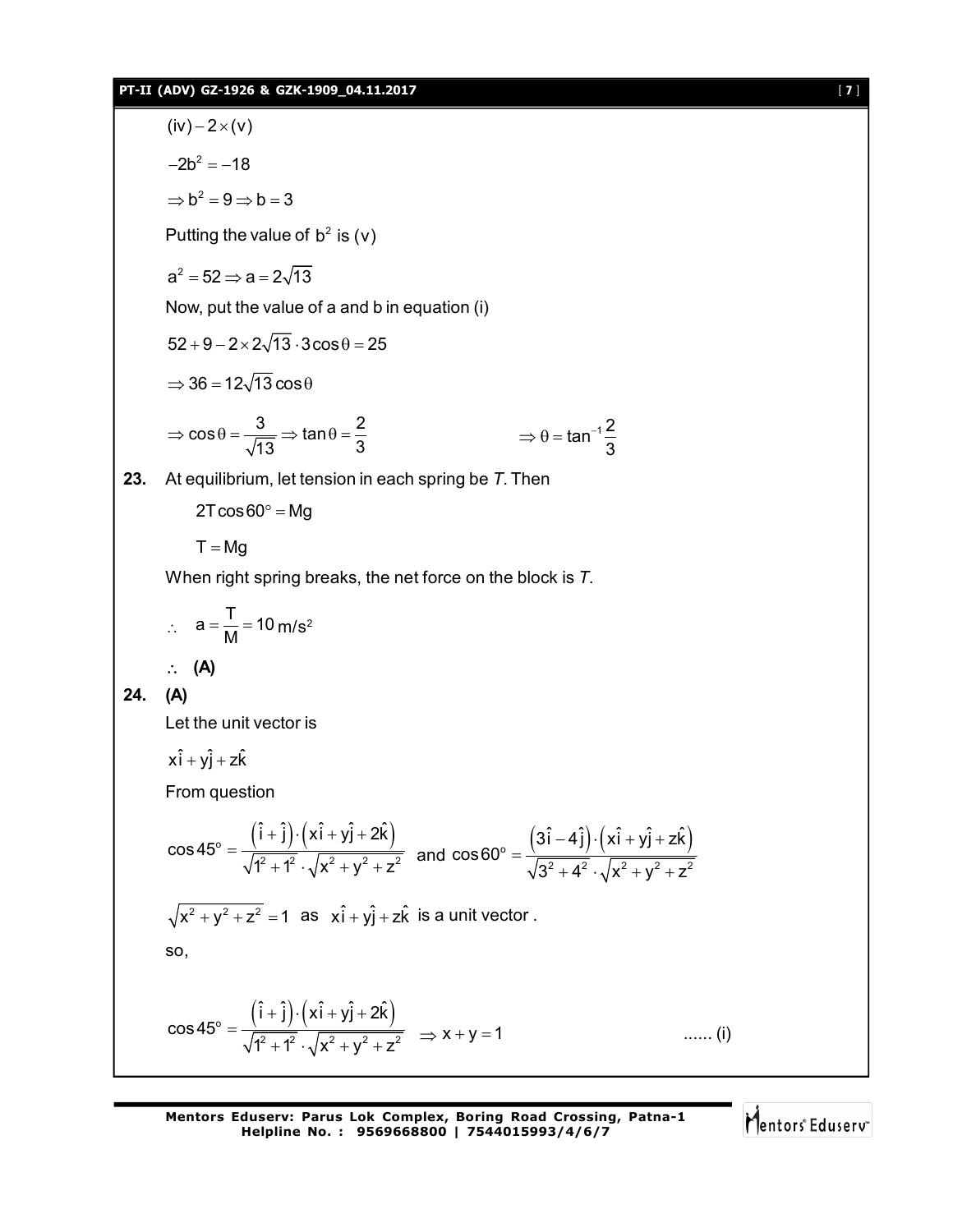#### [ **8** ] **PT-II (ADV) GZ-1926 & GZK-1909\_04.11.2017**

$$
\cos 60^{\circ} = \frac{(3\hat{i} - 4\hat{j}) \cdot (x\hat{i} + y\hat{j} + z\hat{k})}{\sqrt{3^2 + 4^2} \cdot \sqrt{x^2 + y^2 + z^2}} \Rightarrow 3x - 4y = \frac{5}{2}
$$
 ...... (ii)

 $(i) \times 4 + (ii)$ 

$$
7x = \frac{13}{2} \Rightarrow x = \frac{13}{14}
$$

Placeing, the value of x in (i)

$$
y = \frac{1}{14}
$$
  

$$
\left(\frac{13}{14}\right)^2 + \left(\frac{1}{14}\right)^2 + z^2 = 1
$$
  

$$
\Rightarrow z^2 = 1 - \frac{169}{196} - \frac{1}{196}
$$
  

$$
\Rightarrow z = \frac{\pm\sqrt{26}}{11}
$$

So, the vector is

14

$$
\frac{13}{14}\hat{i} + \frac{1}{14}\hat{j} \pm \frac{\sqrt{26}}{14}\hat{k}
$$

**25.**  $F - F \cos \phi = MA$ 



**(B)**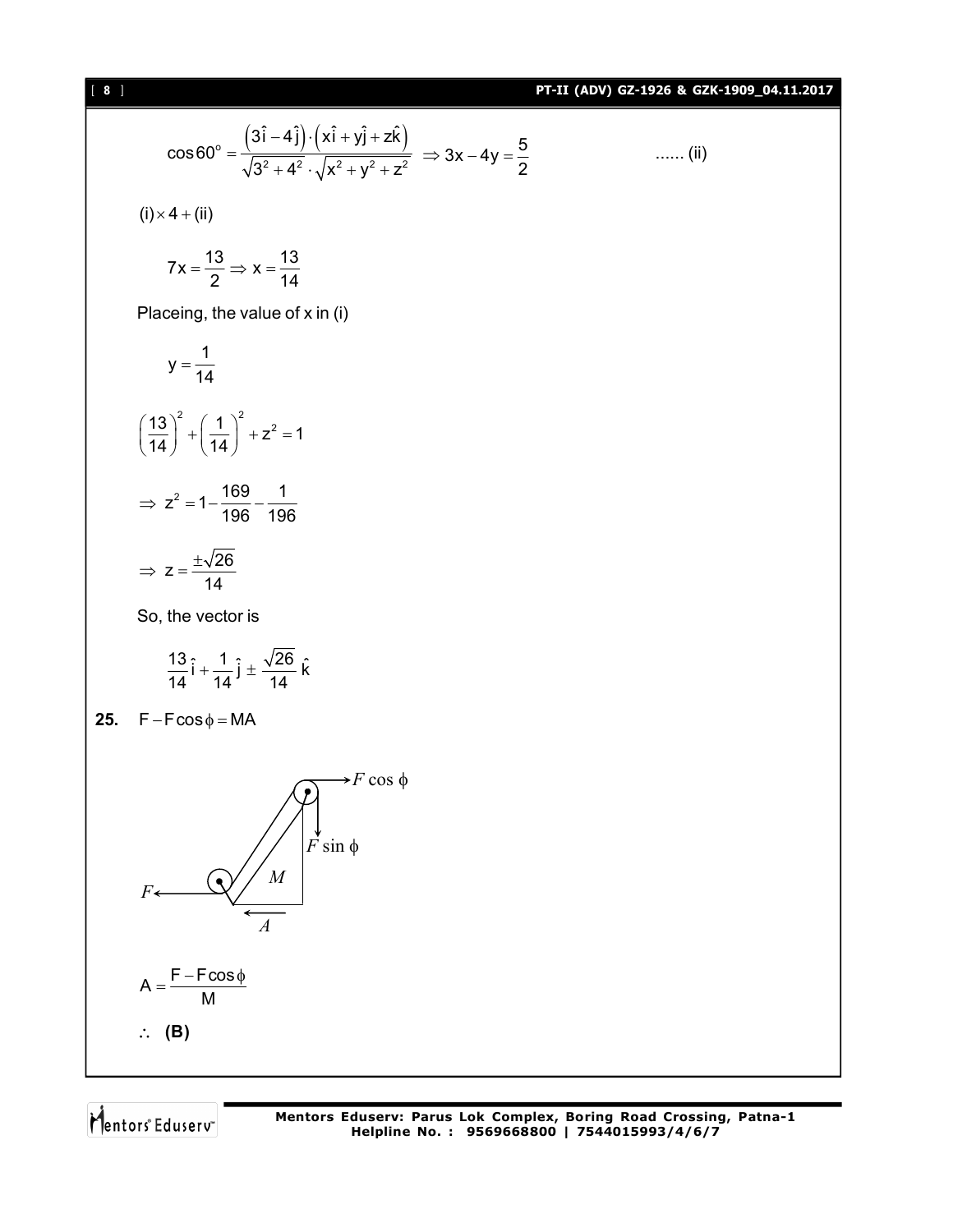#### **PT-II (ADV) GZ-1926 & GZK-1909\_04.11.2017** [ **9** ]



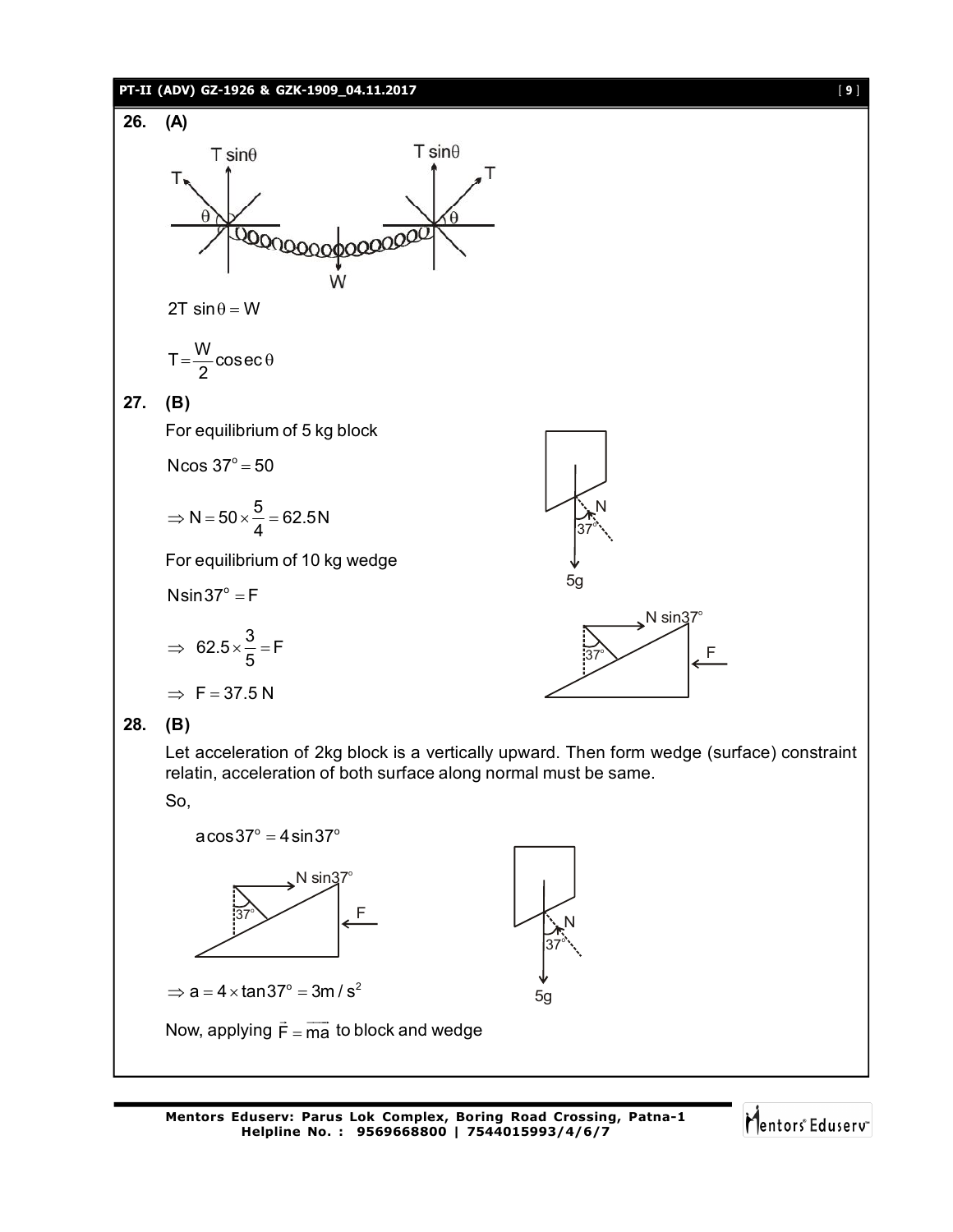| [10] |                                                                                                                                                                                                 |                                                                                                                                                  |                            | PT-II (ADV) GZ-1926 & GZK-1909_04.11.2017 |  |  |
|------|-------------------------------------------------------------------------------------------------------------------------------------------------------------------------------------------------|--------------------------------------------------------------------------------------------------------------------------------------------------|----------------------------|-------------------------------------------|--|--|
|      | $N\cos 37^{\circ} - 2g = 2 \times 3$                                                                                                                                                            |                                                                                                                                                  |                            |                                           |  |  |
|      | & F – Nsin 37° = $5 \times 4$<br>on solving<br>$F = 39.5N$                                                                                                                                      |                                                                                                                                                  |                            |                                           |  |  |
| 29.  | (B, C)                                                                                                                                                                                          | 30. (A, B, D) 31. (A, B, C)                                                                                                                      |                            | 32. (A, B, D)                             |  |  |
| 33.  | (3)<br>For the angle ' $\theta$ ' normal reaction between A & B becomes zero, they ready to seprate. So,                                                                                        |                                                                                                                                                  |                            |                                           |  |  |
|      | solve ' $\theta$ ' for $N_{AB} = 0$                                                                                                                                                             |                                                                                                                                                  |                            |                                           |  |  |
| 34.  | (2)                                                                                                                                                                                             |                                                                                                                                                  |                            |                                           |  |  |
|      | The resultant of $\vec{a}, \vec{b}$ and $\vec{c}$ is of magnitude $\frac{x}{\sqrt{2}} + x + \frac{x}{\sqrt{2}}$ whcih is equal to the resultant of $\vec{d}$                                    |                                                                                                                                                  |                            |                                           |  |  |
|      | and $\vec{e}$ .                                                                                                                                                                                 |                                                                                                                                                  |                            |                                           |  |  |
|      | So,                                                                                                                                                                                             |                                                                                                                                                  | $x/\sqrt{2}$<br>$90^\circ$ |                                           |  |  |
|      | $\sqrt{2}x + x = \sqrt{2}y$                                                                                                                                                                     |                                                                                                                                                  |                            | 45°                                       |  |  |
|      | $\Rightarrow$ y = $\left(1+\frac{1}{\sqrt{2}}x\right)$                                                                                                                                          |                                                                                                                                                  | $x/\sqrt{2}$               | Ђ                                         |  |  |
|      | $\Rightarrow y = \left(1 + \frac{\sqrt{2}}{2}\right)$                                                                                                                                           |                                                                                                                                                  | $\vec{a}$                  | $45^\circ$                                |  |  |
|      | SO,<br>$k = 2$                                                                                                                                                                                  |                                                                                                                                                  |                            |                                           |  |  |
| 35.  | (8)                                                                                                                                                                                             |                                                                                                                                                  |                            |                                           |  |  |
|      | $\overrightarrow{AB} \cdot \overrightarrow{AC} + \overrightarrow{AB} \cdot \overrightarrow{AD} + \overrightarrow{AB} \cdot \overrightarrow{AE} + \overrightarrow{AB} \cdot \overrightarrow{AF}$ |                                                                                                                                                  |                            |                                           |  |  |
|      | D<br>Ε<br>∱2√3m<br>4 <sub>m</sub><br>2 $\sqrt{3}$ m $\big>$<br>2m<br>$30^\circ$<br>$30^{\circ}$<br>$30^\circ$<br>2m                                                                             | C                                                                                                                                                |                            |                                           |  |  |
|      |                                                                                                                                                                                                 | $=2\times2\sqrt{3}\times\cos 30^{\circ} + 2\times4\times\cos 60^{\circ} + 2\times2\sqrt{3}\times\cos 90^{\circ} + 2\times2\times\cos 20^{\circ}$ |                            |                                           |  |  |
|      | $= 6 + 4 + 0 - 2 = 8$ m <sup>2</sup>                                                                                                                                                            |                                                                                                                                                  |                            |                                           |  |  |
|      |                                                                                                                                                                                                 |                                                                                                                                                  |                            |                                           |  |  |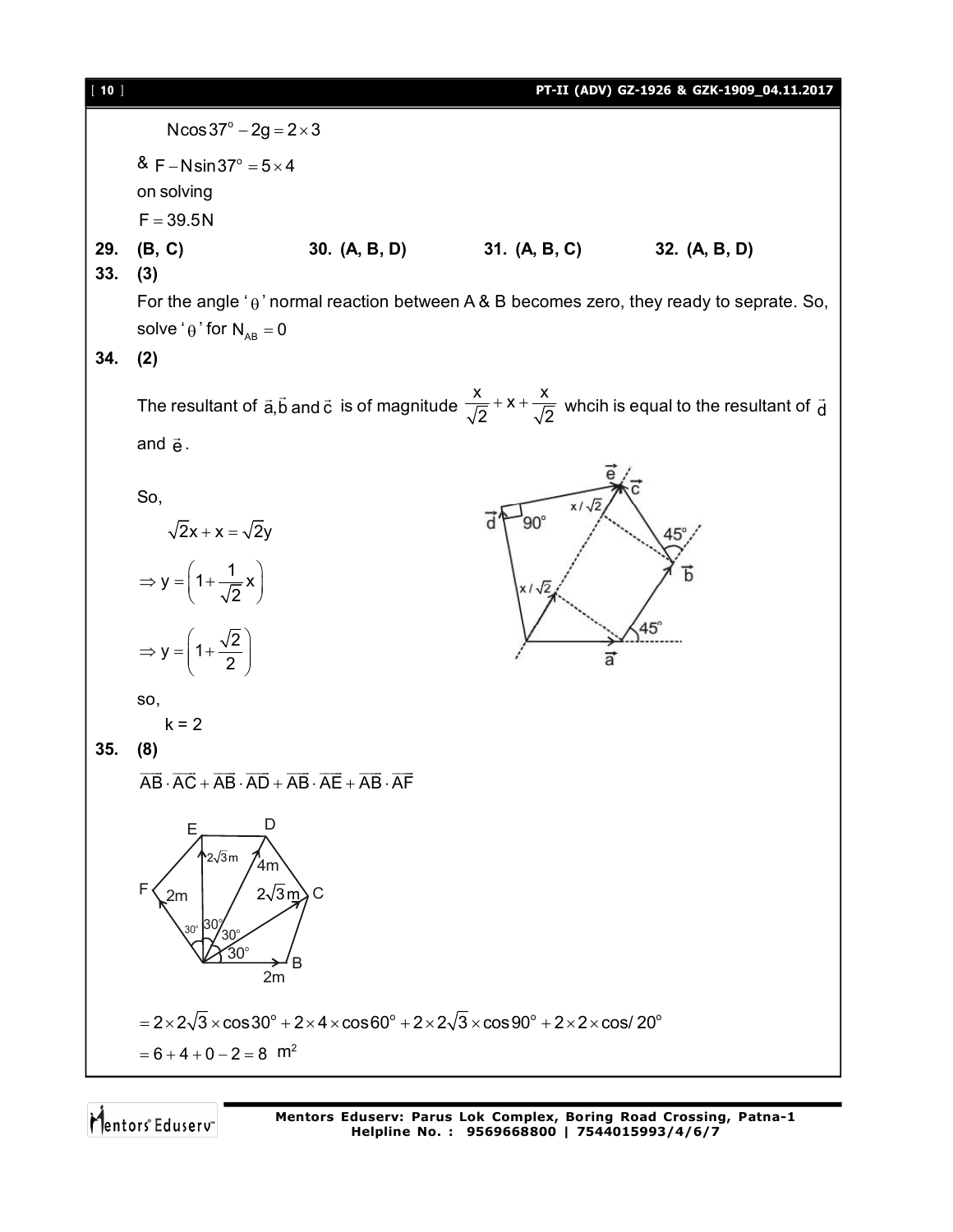#### **PT-II (ADV) GZ-1926 & GZK-1909\_04.11.2017** [ **11** ]

**36. (1)** FBD of 'A' and 'B' 2T  $.A A T$ 10g 5g a' a'' As, froces and mass all are in ration 2 : 1 for blck ' A' and 'B'. So, their acceleration will be equal From constain realatio a'+a" = a a'+2a' = a  $\Rightarrow$  a' = 1 m/s<sup>2</sup> **37. (4)** Let the block moves up with acceleration of 'a' m/s<sup>2</sup>, then as the person is moving up will acceleration g  $\frac{3}{6}$  relative to string. Acceleration of person in ground frame will be  $\vec{\mathbf{a}}_{\text{pg}} = \vec{\mathbf{a}}_{\text{ps}} + \vec{\mathbf{a}}_{\text{sg}}$  $\rightarrow$   $\rightarrow$   $\rightarrow$ pg  $a_{\rm no} = \left(\frac{-g}{2} + a\right)$  $\Rightarrow$  a<sub>pg</sub> =  $\left(\frac{-g}{6} + a\right)\downarrow$ So, mg – T = m $\left( a - \frac{g}{a} \right)$ 6  $-T = m\left(a - \frac{g}{6}\right)$  ............ (i) mg g/6 T and, for block  $T - \frac{mg}{2} = \frac{m}{2}a$ 2 2 ..............(ii)  $(i) + (ii)$ mg 3ma mg 2 2 6  $=\frac{344}{2}-1$  $mg\left(\frac{1}{2} + \frac{1}{2}\right) = \frac{3ma}{2} \Rightarrow a = \frac{4g}{2}$  $\Rightarrow$  mg $\left(\frac{1}{2} + \frac{1}{6}\right) = \frac{3ma}{2} \Rightarrow a = \frac{4g}{9}$ **38. (4)**  $T = \frac{1}{4m_1m_2 + m_2m_3 + m_1m_3}$  $1''$   $2''$   $3$ 4 4  $m_1 m_2 + m_2 m_3 + m_1 m$  $m_1 m_2 m_3 g$ +  $m_2 m_3$  +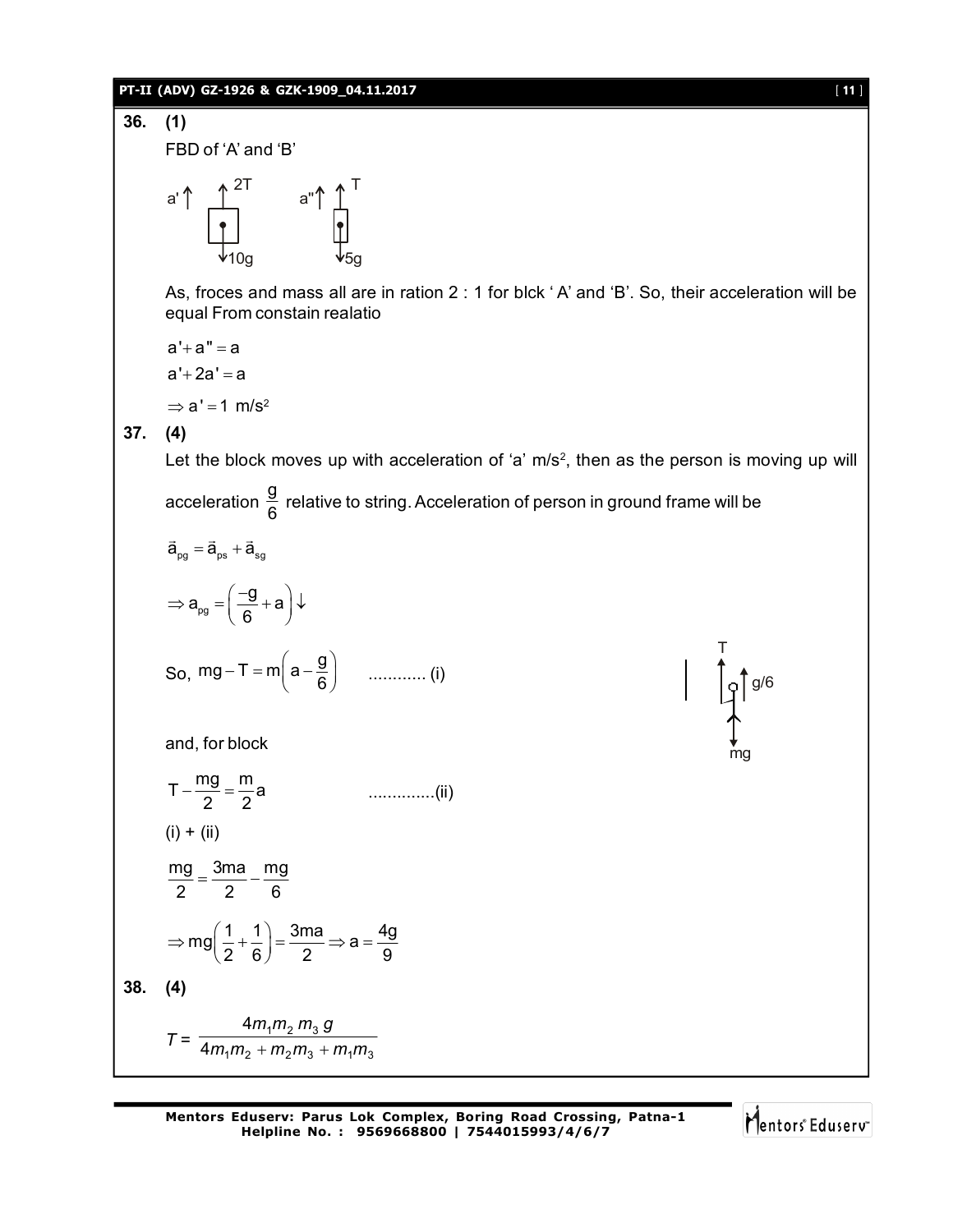**39.** In condition (A), by constraint relation 
$$
\frac{a_1}{a_2} = 4
$$

In condition (B), by constraint relations  $\frac{1}{a_2} = \frac{1}{3}$ 1 2  $\frac{1}{ }$  = *a a*

In condition (A), tension in string of  $m<sub>2</sub>$  is

is 
$$
T = \frac{16m_1m_2g}{(16m_1 + m_2)} = 32 \text{ N}
$$

In condition (B), tension in string connecting  $m<sub>2</sub>$  is 37 160  $(m_1 + 9m_2)$ 4  $1 + 2m_2$  $\frac{1^{1/25}}{2}$  =  $\ddot{}$  $=$  $m_1 + 9m$  $T = \frac{4m_1m_2g}{2m_1m_2} = \frac{160}{25}N$ 

$$
\therefore (A - q); (B - p); (C - r); (D - t)
$$

40. 
$$
(A-p)
$$
;  $(B-r)$ ;  $(C-q)$ ;  $(D-p)$ 

## **MATHEMATICS**

**41. (C)**

a, ar, ar<sup>2</sup>, ar<sup>3</sup> (G.P.)  
\na – 2, ar – 7, ar<sup>2</sup> – 9, ar<sup>3</sup> – 5 (A.P.)  
\n∴ 2(ar – 7) = (a – 2) + (ar<sup>2</sup> – 9)  
\n⇒ 2ar – 14 = a(1 + r<sup>2</sup>) – 11  
\n⇒ a(1 – r) (r – 1) = 3 (ar – 7) + (ar<sup>3</sup> – 5)  
\n⇒ 2ar<sup>2</sup> – 18 = ar (1 + r<sup>2</sup>) – 12  
\n⇒ ar(r – 1)(1 – r) = 6 (a – 3)  
\n∴ third term of A. P. = ar<sup>2</sup> – 9 = (– 3). (2)<sup>2</sup> – 9 = – 12 – 9 = – 21  
\n42. (B)  
\n
$$
x = \frac{z^{1/3}}{2}, y = \frac{z^{1/6}}{5}; \text{if } xy = z^{3/2}; \frac{z^{1/3}}{2}, \frac{z^{1/6}}{5} = z^{3/2} \Rightarrow z = \frac{1}{10}
$$
\n43. (C)  
\n
$$
\cos \frac{\pi}{7} \cdot \cos \frac{2\pi}{7} \cdot \cos \frac{4\pi}{7} - \cos \left(\frac{\pi}{2} - \frac{\pi}{14}\right) \cos \left(\frac{\pi}{2} - \frac{3\pi}{14}\right) \cos \left(\frac{\pi}{2} - \frac{5\pi}{14}\right)
$$
\n
$$
= \cos \frac{\pi}{7} \cdot \cos \frac{2\pi}{7} \cdot \cos \frac{4\pi}{7} - \cos \frac{3\pi}{7} \cos \frac{2\pi}{7} \cdot \cos \frac{\pi}{7}
$$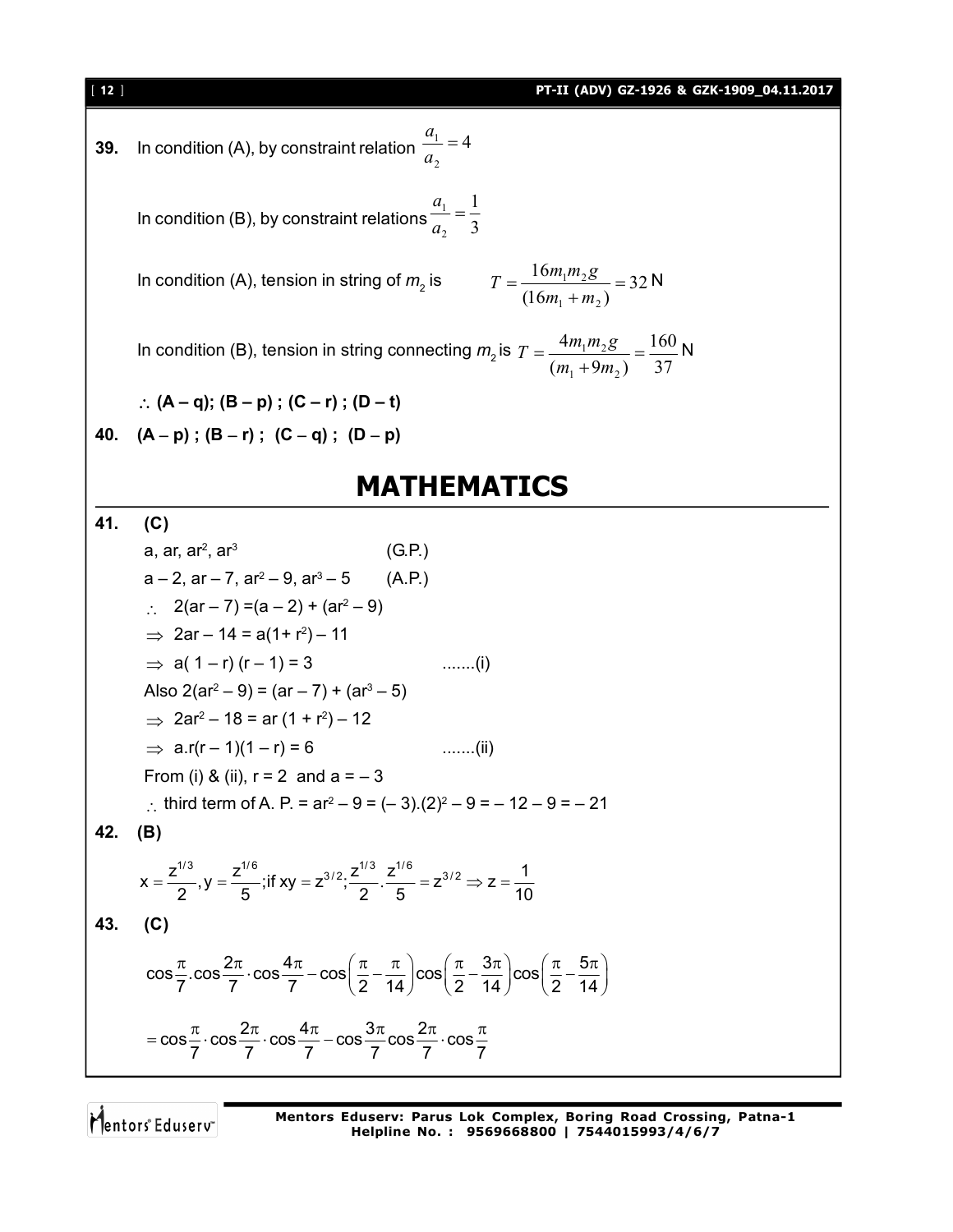$2\cos{\frac{\pi}{2}}\cos{\frac{2\pi}{2}}\cos{\frac{4\pi}{2}}$  $7 \,$   $7 \,$   $7 \,$   $7 \,$   $7 \,$   $7 \,$   $7 \,$   $7 \,$   $7 \,$   $7 \,$   $7 \,$   $7 \,$   $7 \,$   $7 \,$   $7 \,$   $7 \,$   $7 \,$   $7 \,$   $7 \,$   $7 \,$   $7 \,$   $7 \,$   $7 \,$   $7 \,$   $7 \,$   $7 \,$   $7 \,$   $7 \,$   $7 \,$   $7 \,$   $7 \,$   $7 \,$   $7 \,$   $7 \,$   $7 \,$   $7 \,$   $7 \,$  $=2\cos{\frac{\pi}{2}}\cos{\frac{2\pi}{2}}\cos{\frac{4\pi}{2}}$ 3  $2 \frac{\sin \frac{8\pi}{7}}{2} = -\frac{1}{4}$  $2^3 \sin \frac{\pi}{7}$  4 7  $\pi$  $=2\frac{1}{2^3\sin\pi}=-\frac{1}{4}$ **44. (B)**  $B \cap (A \cup B) = B$ **45. (C)** AP I = 12, 15, 18, ... (common difference  $d_1 = 3$ ) AP II = 17, 21, 25 ... (common difference  $d_2 = 4$ ) First term of the series of common numbers = 21 Here a = 21, common difference of the series of common number = L.C.M of  $d_1$  and  $d_2 = 12$  $\therefore$  Required sum of first hundred terms  $=\frac{100}{2}$  $\frac{38}{2}$ [2 × 21 + (100 – 1) 12] = 100 [21 + 594] = 61500 **46. (D)** We have,  $tanA - tanB = x$  $\Rightarrow$  $\frac{1}{1} - \frac{1}{1} = x$ cot A cot B  $-\frac{1}{15}$  = 1  $\Rightarrow$  $\frac{\cot B - \cot A}{\sin A} = x$ cot A cotB  $\frac{-\cot A}{\cosh B} = x \Rightarrow$ cot A cot B  $=$   $\frac{y}{x}$ x  $=$ Now,  $\cot(A-B) = \frac{\cot A \cdot \cot B + 1}{\cot B \cdot \cot A}$  $\cot\mathsf{B} - \cot\mathsf{A}$  $-B) = \frac{\cot A \cdot \cot B + 1}{12}$ - $\frac{y}{-}$  + 1  $\frac{x}{x}$  =  $\frac{x+y}{-}$  =  $\frac{1}{x}$  +  $\frac{1}{x}$ y xy x y  $=\frac{\frac{y}{x}+1}{x}=\frac{x+y}{x}=\frac{1}{x}+1$ **47. (D)** if a, b, c are in A.P.  $\Rightarrow$  2b = a + c ...(i)  $\Rightarrow$  (a + 2b – c) (2b + c – a) (c + a – b)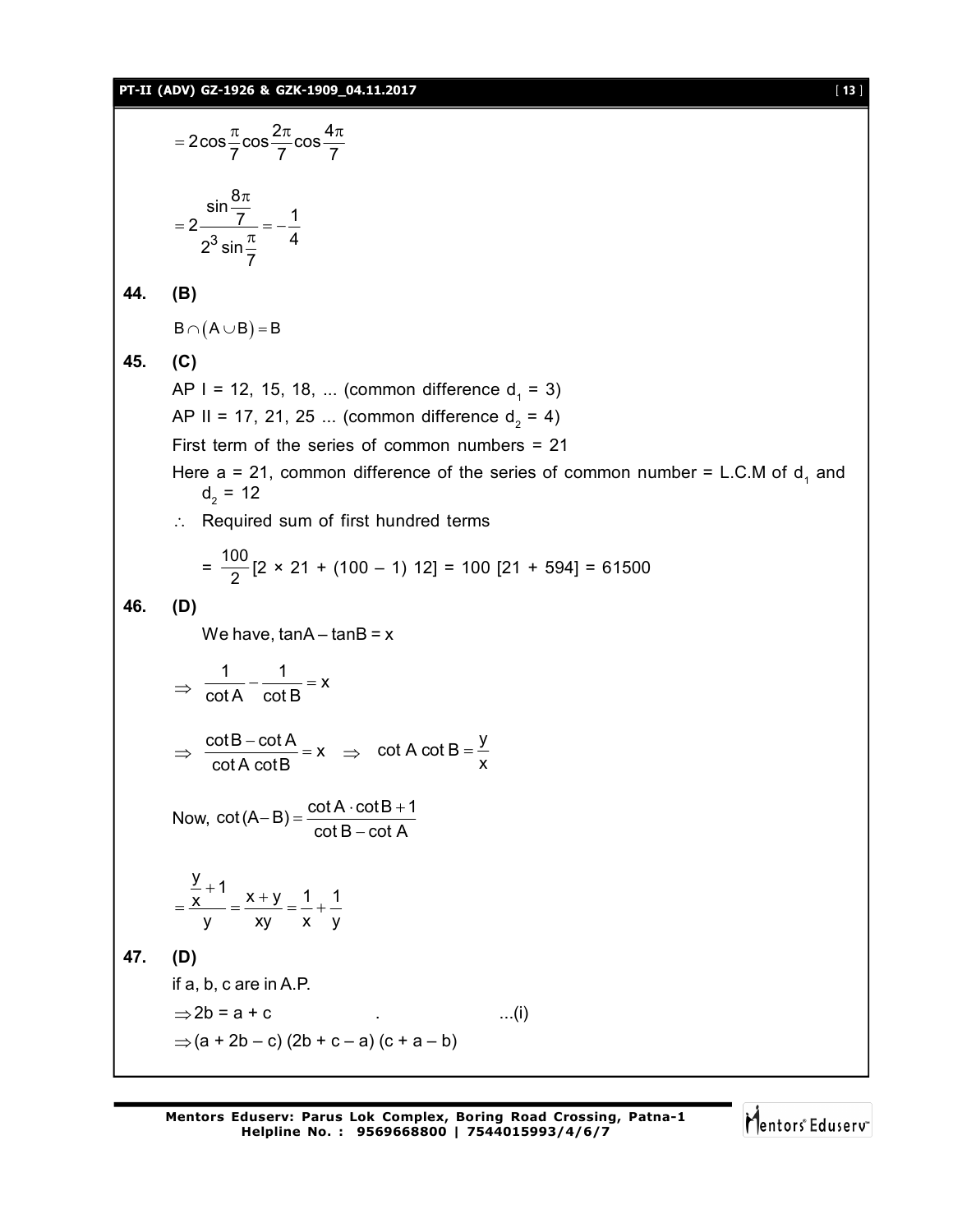11.4  
\n9.11 (AOV) 62-1926 & 62K-1909 04.11.2017  
\n⇒ (2a) (2c)b  
\n⇒ 4abc  
\n48. (D)  
\nWe must have 
$$
x^2 - 2 > 0
$$
,  $\frac{3}{2}|x| - 1 > 0$  and  $x^2 - 2 < \frac{3}{2}|x| - 1$   
\n⇒  $x^2 > 2$ ,  $|x| > \frac{2}{3}$  and  $|x|^2 - \frac{3}{2}|x| - 1 < 0$   
\n⇒  $|x| > \sqrt{2}$  and  $|x| < 2$   
\n⇒  $x \in (-2, -\sqrt{2}) \cup (\sqrt{2}, 2)$   
\nHence, (D) is the correct answer.  
\n49. (A, B, D)  
\n $P(x) = \left(1 + \cos \frac{\pi}{6x}\right) \left(1 + \sin \frac{\pi}{6x}\right) \left(1 - \sin \frac{\pi}{6x}\right) \left(1 - \cos \frac{\pi}{6x}\right)$   
\n $P(x) = \frac{1}{4} \sin^2 \left(\frac{\pi}{3x}\right)$   
\n50. (A, B)  
\na = a; b = ar; c = ar<sup>2</sup>  
\nalsoa, x, b in A.P. and b y c in A.P.  
\n2x = a + b = a(1 + r)...(1)  
\n2y = b + c = ar(1 + r)...(2)  
\nnow  $\frac{1}{x} + \frac{1}{y} = \frac{2}{a(1+r)} + \frac{2}{ar(1+r)} = \frac{2(1+r)}{ar(1+r)} = \frac{2}{ar} = \frac{2}{b}$   
\nagain  $\frac{a}{x} + \frac{c}{y} = \frac{2}{1+r} + \frac{(ar^2)2}{ar(1+r)}$  [from 1 and 2]  
\n $= \frac{2}{1+r} + \frac{2r}{(1+r)} = 2$ ]  
\n51. (A, B,C)  
\nIf a, b, c, d are in AP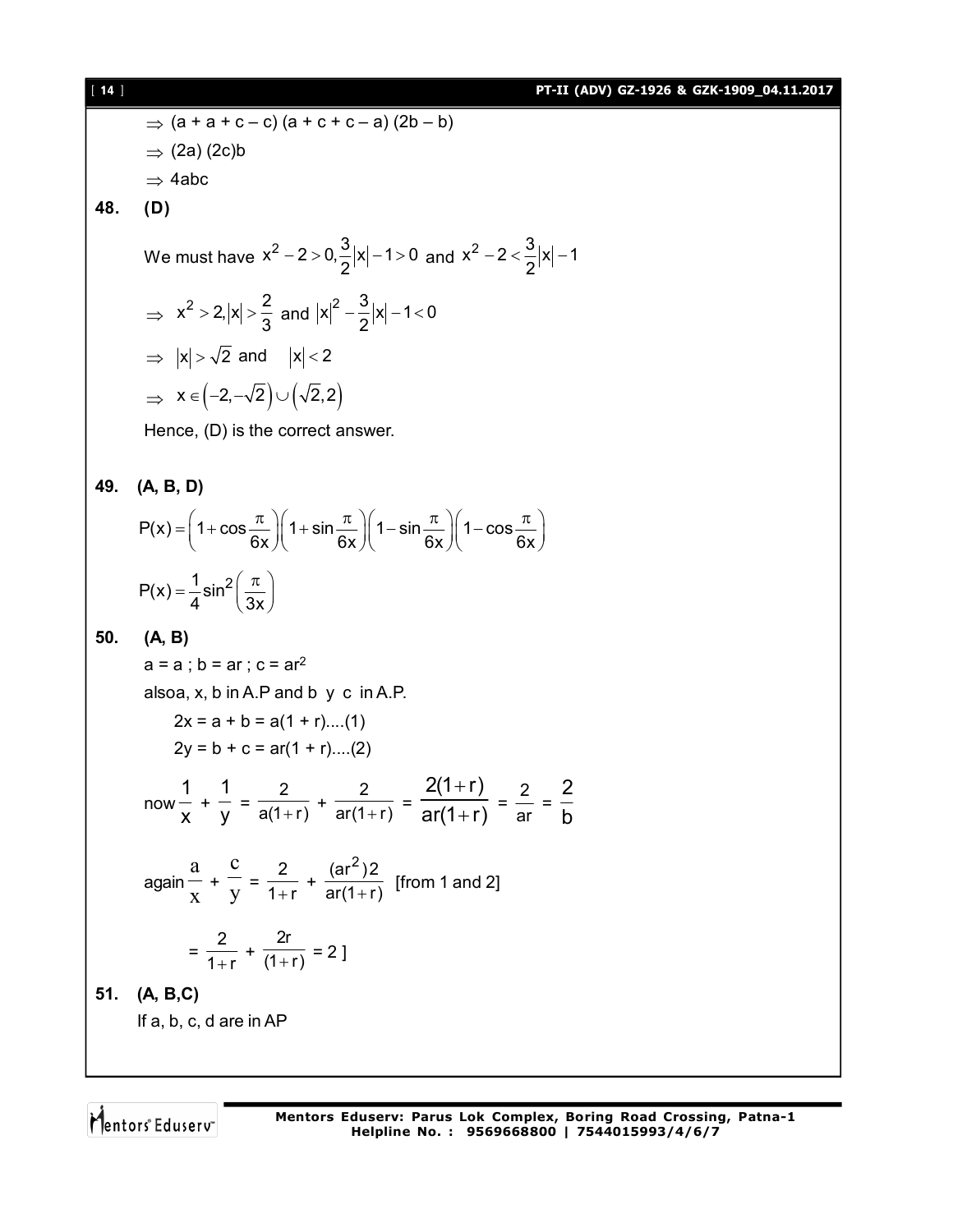#### **PT-II (ADV) GZ-1926 & GZK-1909\_04.11.2017** [ **15** ]

$$
\Rightarrow \frac{1}{a} \frac{1}{b} \cdot \frac{1}{c} \cdot \frac{1}{d} \text{ will be in HP}
$$
\n
$$
\Rightarrow \frac{a^2bc}{a} \cdot \frac{a^2bc}{b} \cdot \frac{a^2bc}{c} \cdot \frac{a^2bc}{d} \text{ in HP } \therefore (A) \text{ is true}
$$
\nagain a, b, c, d in AP  
\n
$$
\Rightarrow \text{a(abc + bcd + acd + abd), b(abc + bcd + acd + abd), c(abc + bcd + acd + abd), d(abc + bcd, acd + abd))
$$
\n
$$
\Rightarrow a^2(bc + cd + bd), b^2(ac + cd + ad), c^2(ab + bd + ad), d^2(ac + ab + bc) \text{ in AP } \therefore (B) \text{ is true}
$$
\nonce again a, b, c, d in AP  
\n
$$
\Rightarrow \frac{a}{abcd} \cdot \frac{b}{abcd} \cdot \frac{c}{abcd} \cdot \frac{d}{abcd} \text{ in AP}
$$
\n
$$
\Rightarrow \text{bcd, acd, abd, abc in HP } \therefore (C) \text{ is true}
$$
\n52. (A,B,C,D)  
\n
$$
\sin^2 x - \cos^2 x = -\cos 2x \le 1
$$
\n
$$
\sqrt{\frac{6}{5}} \left( \frac{1}{\sqrt{2}} \sin x + \frac{1}{\sqrt{3}} \cos x \right) = \frac{\sqrt{3}}{\sqrt{5}} \sin x + \frac{\sqrt{2}}{\sqrt{5}} \cos x
$$
\n
$$
= \sin x \cdot \sin \phi + \cos x \cos \phi \text{ where } \sin \phi = \frac{\sqrt{3}}{\sqrt{5}}, \cos \phi = \frac{\sqrt{2}}{\sqrt{5}}
$$
\n
$$
= \cos (x - \phi) \le 1
$$
\n
$$
= \cos^6 x + \sin^6 x = (\cos^2 x)^3 + (\sin^2 x)^3
$$
\n
$$
= 1 - 3 \sin^2 x \cos^2 x = 1 - \frac{3}{4} (\sin 2x)^2
$$
\n
$$
= \le 1
$$
\n
$$
= \cos^2 x + \sin^4 x = 1 - \frac{(\sin 2x)^2}{4} \le 1
$$
\n53. (1)  
\n
$$
x = \frac{1}{9} (999...9) = \frac{1}{9} (1
$$

**Mentors Eduserv: Parus Lok Complex, Boring Road Crossing, Patna-1 Helpline No. : 9569668800 | 7544015993/4/6/7**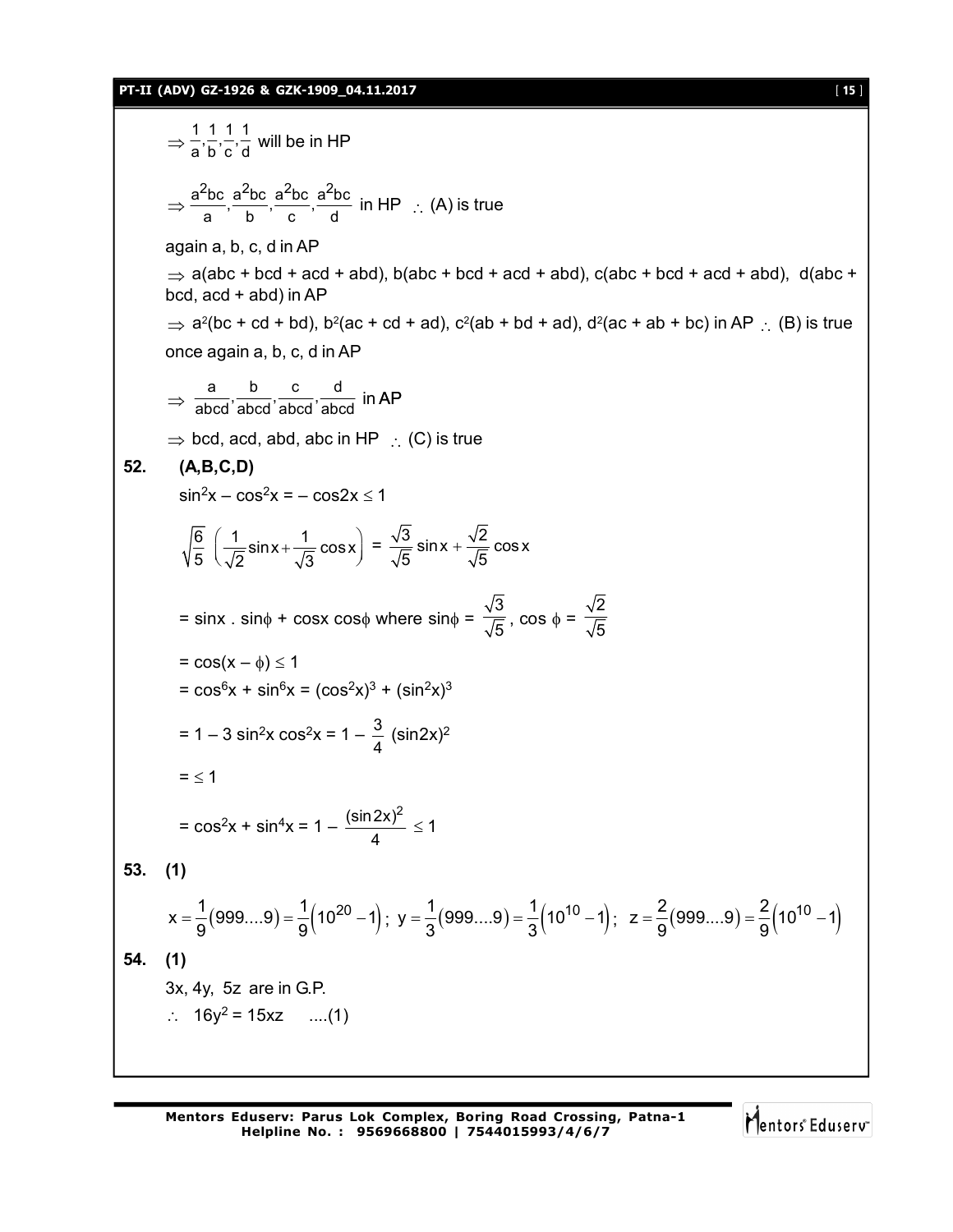[ **16** ] **PT-II (ADV) GZ-1926 & GZK-1909\_04.11.2017**

and 
$$
y = \frac{2xz}{x + z}
$$
 ....(2)  
\nusing (2) in (1)  
\n16 × 4x<sup>2</sup>z<sup>2</sup> = 15(x + z)<sup>2</sup>xz  
\n
$$
\frac{(x + z)^2}{xz} = \frac{64}{15} : \frac{x}{z} + \frac{z}{x} + 2 = \frac{64}{15} : ... \frac{x}{z} + \frac{z}{x} = \frac{34}{15}
$$
\n∴ m = 34 and n = 15  
\n∴ m + n = 34 + 15 = 49  
\n55. (3)  
\n
$$
\tan \frac{\pi}{3} = \frac{3 \tan \frac{\pi}{9} - \tan^3 \frac{\pi}{9}}{1 - 3 \tan^2 \frac{\pi}{9}}
$$
\nsquaring both sides and then rearranging  
\nwe get,  
\n
$$
\tan^6 \frac{\pi}{9} - 33 \tan^4 \frac{\pi}{9} + 27 \tan^2 \frac{\pi}{9} = 3
$$
\n56. (4)  
\n
$$
\frac{2}{x - 13} < -\frac{8}{9}
$$
 or  $\frac{2}{x - 13} > \frac{8}{9}$   
\n
$$
\Rightarrow \frac{2}{x - 13} + \frac{8}{9} < 0
$$
 or  $\frac{2}{x - 13} - \frac{8}{9} > 0$   
\n
$$
\Rightarrow \frac{18 + 8x - 104}{9(x - 13)} < 0
$$
 or  $\frac{16 - 8x + 104}{9(x - 13)} > 0$   
\n
$$
\Rightarrow \frac{4x - 43}{x - 13} < 0
$$
 or  $\frac{61 - 4x}{9(x - 13)} > 0$   
\n
$$
\Rightarrow \frac{x}{x - 13} < 0
$$
 or  $\frac{x}{x - 13} > 0$   
\n
$$
\Rightarrow (+ve) \frac{43}{4} (-ve) 13 (+ve)
$$
  
\n
$$
\Rightarrow x \in (\frac{43}{4} . 13) \cup (13, \frac{61}{4})
$$
  
\n
$$
\Rightarrow x = 11, 12, 14, 15. i.e., Four integers.
$$

Mentors<sup>e</sup> Eduserv<sup>-</sup>

**Mentors Eduserv: Parus Lok Complex, Boring Road Crossing, Patna-1 Helpline No. : 9569668800 | 7544015993/4/6/7**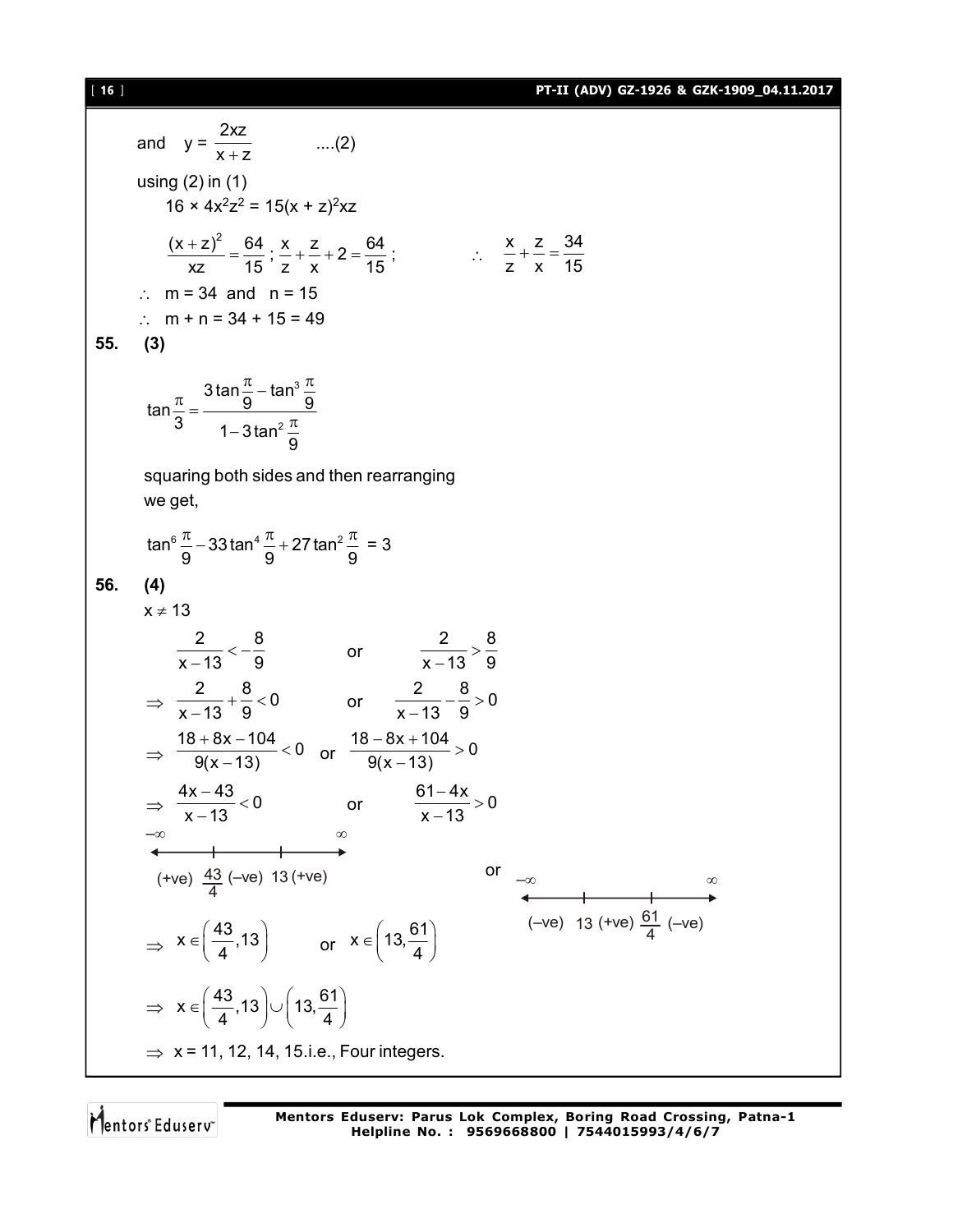#### **PT-II (ADV) GZ-1926 & GZK-1909\_04.11.2017** [ **17** ]

**57. (4)**  $^{+}$  $\sum_{\alpha=4}^{n+3} 4(\alpha-3) = An^2 + Bn + 0$  $\sum_{\alpha=1}^{3} 4(\alpha-3) = An^2 + Bn + C$   $\Rightarrow$   $\sum_{\alpha=1}^{n} 4\alpha$  $\int_{1}^{1} 4\alpha = An^2 + Bn + C$  $\Rightarrow$  2n(n + 1) = An<sup>2</sup> + Bn + C  $\Rightarrow$  A = 2, B = 2, C = 0  $\Rightarrow$  A + B – C = 4 Ans. **58. (2)**  $|x^2 - 3x - 1|$  <  $|3x^2 + 2x + 1|$  +  $|2x^2 + 5x + 2|$ ,  $x^2 - 3x - 1 \neq 0$  $\Leftrightarrow$   $|(3x^2 + 2x + 1) - (2x^2 + 5x + 2)| \le |3x^2 + 2x + 1| + |2x^2 + 5x + 2|, x^2 - 3x - 1 \ne 0$ The inequality holds if and only if  $(3x^2 + 2x + 1)$   $(2x^2 + 5x + 2) > 0$ i.e.  $2x^2 + 5x + 2 > 0$ i.e  $(2x + 1) (x + 2) > 0$ i.e.  $x \in (-\infty, -2) \cup (-1/2, \infty) \implies a = 2$  and  $b = \frac{1}{2}$ 2  $\therefore$  a + log ab = 2 **Ans. 59. (A)**  $\rightarrow$  **(g)**; **(B)**  $\rightarrow$  **(p)**; **(C)**  $\rightarrow$  **(s)**; **(D)**  $\rightarrow$  **(r)**  $a\cos\theta + b\sin\theta = c$ 2  $2^{\circ}$  | 1. ton<sup>2</sup> 1-tan<sup>2</sup> $\frac{0}{6}$  | 2tan  $a \left| \frac{2}{a} \right| + b \left| \frac{2}{a} \right| = c$ 1+ tan<sup>2</sup>  $\frac{0}{6}$  | 1+ tan 2)  $\sqrt{2}$  $\left(1-\tan^2{\frac{\theta}{2}}\right)$   $\left(2\tan{\frac{\theta}{2}}\right)$  $\Rightarrow a \frac{2}{1 + \tan^2 \theta} + b \frac{2}{1 + \tan^2 \theta} = 0$  $\left(1 + \tan^2 \frac{6}{2}\right)$   $\left(1 + \tan^2 \frac{6}{2}\right)$  $(a + c)$ tan<sup>2</sup>  $\frac{0}{2}$  – 2b tan  $\frac{0}{2}$  +  $(c - a)$  = 0 2  $2$  $\Rightarrow$   $(a+c)$  tan $\frac{a}{a}$   $\frac{a}{a}$   $\Rightarrow$  2b tan  $\frac{a}{a}$  +  $(c-a)$  = 0 has two roots  $\alpha$  and  $\beta$  $\tan\frac{\alpha}{2} + \tan\frac{\beta}{2} = \frac{2b}{2}$ 2  $2a + c$  $\frac{\alpha}{2}$  + tan  $\frac{\beta}{2}$  = - $\ddot{}$ tan  $\frac{\alpha}{2}$ tan  $\frac{\beta}{2} = \frac{c-a}{c}$  $2 \t2 \t3+\t c$  $\frac{\alpha}{2}$ tan $\frac{\beta}{2} = \frac{c - a}{2}$  $\ddot{}$